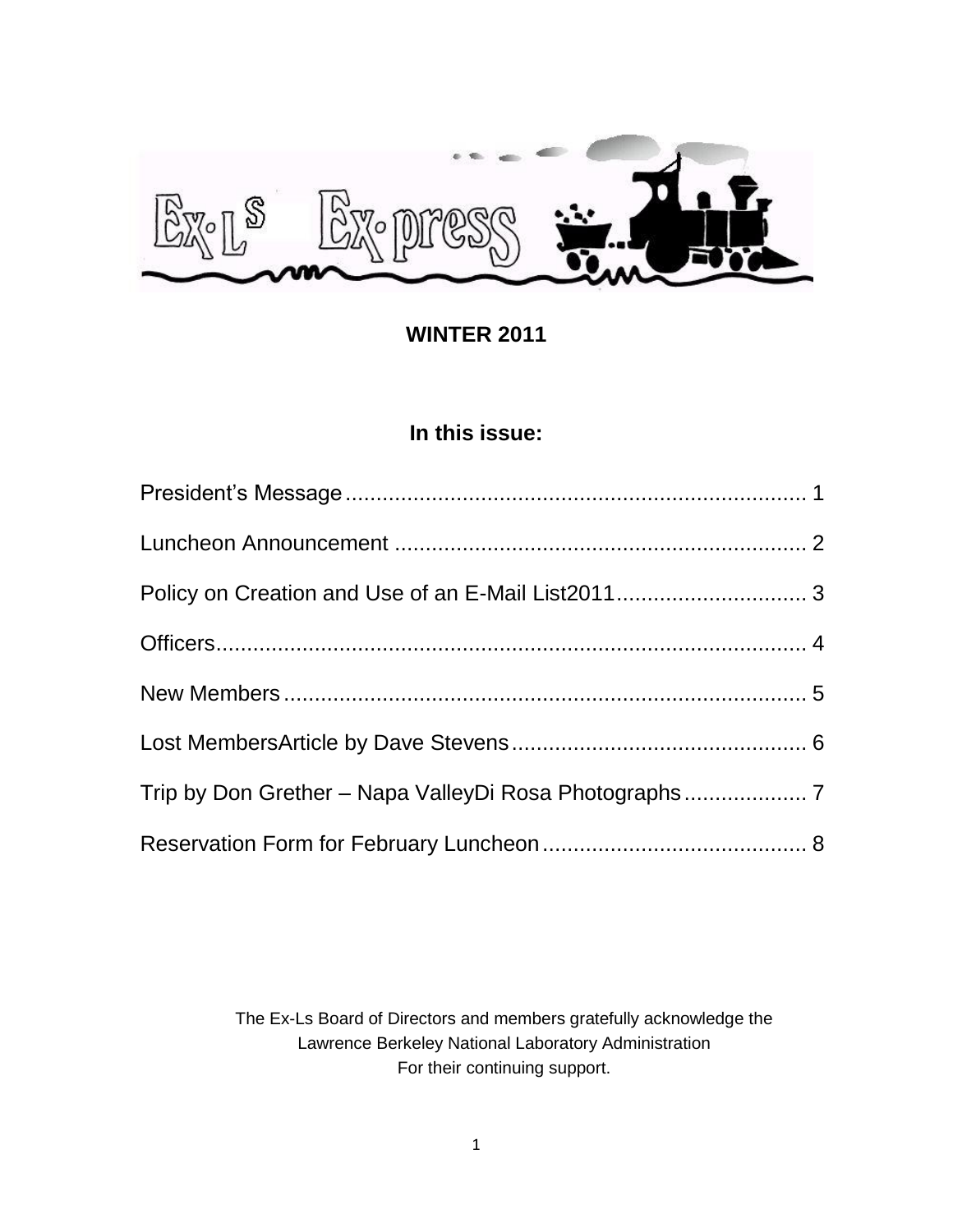# **EX-LS PRESIDENT'S MESSAGE ROLLIE OTTO**

I hope that EX-Ls retirement association is meeting its purpose by providing "social, cultural, and intellectual relationships" for you. When I think back on my years at Berkeley Lab (1974-2006) the good memories that stand out are the people. Was I looking through rose colored glasses or was there something special about each person at the Lab in that we knew whatever our part we were part of a community dedicated to creating new knowledge, new technologies and new ways of relating to one another to make the world better for all. The people of Berkeley Lab made it a special place for me to spend a large part of my life and through the EX-Ls we seek to continue those relationships.

On behalf of the entire community of EX-Ls I want to thank and acknowledge last years EX-Ls leadership. First to thank, is Rich Sextro, 2010 EX-Ls President. Rich lead a very active year and started a number of initiatives that will define the agenda for much of 2011. One initiative that is very special to me is a partnership with the Center for Science and Engineering Education that provides both training and opportunity for EX-Ls to contribute to science education in our local schools. Grandparents, heads-up, this is an opportunity for you and your grandchildren. I will mention other initiatives below and our plans for moving forward in 2011.

As your First Vice President, I was responsible for recommending and obtaining luncheon Speakers. However, the real thanks for quarterly luncheons should go to Vicky Jared (Activities). Vicky negotiates the contracts with Spengers and the Berkeley Yacht Club, arranges the meals, ensures that all runs smoothly, and hosts the raffle. The primary role of the Second Vice President, Joe Jaklevic was to head a committee to recruit a future President for EX-L's and we thank Joe and welcome Trudy Forte who becomes Second Vice President this year. I want to thank Suzanne Stroh (Treasurer and Membership) who as served in both these roles for the last four years. Suzanne negotiated a particularly challenging year with the implementation of a life time membership option and an end of year crisis in printing the new letter, leading to a key report clarifying EX-Ls relationships to the Lab and its resources. She is now working with the UC Office of the President for authorization of continued Lab support for the EX-Ls operation. We thank Karen Springsteen (Secretary) and Richard Baker (Web Master) for the significant time and attention they give to their responsibilities. Dave Stevens has been our News Letter Editor reliably meeting deadlines and obtaining content input which is always a challenge. We thank Dave for his dedication to keeping us all connected and informed as he hands-off the news letter responsibility to Louise Vogelsberg. A final note of thanks to Past Presidents Janis Dairiki (AROHE and CUCRA Liaison), and to Gene Binnall and Don Grether (UCBRC Policy Board) for representing the EX-Ls this past year as liaisons to these sister retirement organizations.

We have several initiatives going into 2011. We will seek to strengthen our relationship with the Lab and at the same time renew our commitment to EX-Ls by strengthening communication and interactions between members. What it means to be retired is clearly evolving. We have all found that life fills up with other obligations, opportunities and challenges. Many of you are contributing to your communities and in a small or even large way are ambassadors for Berkeley Lab. We would like to know more about your activities and think the Lab would be equally interested. Janis Dairiki is heading up a committee to develop and carry out a survey of Berkeley Lab Retirees, including EX-Ls, to guide the process and to inform the Lab about its retiree's activities and preferences. A subcommittee headed by Joe Jaklevic had the task of establishing formal links to managers and administrators in the Lab's Directorate and started that process. By working with the Lab this year we hope to reestablish an annual new retiree's reception.

You can look forward to interesting, informative and entertaining luncheon speakers this year. Terry Hazen (Center for Environmental Microbiology) was swept into the Gulf Oil spill activities last year and he and his group ended up making a phenomenal discovery. He has an amazing story to tell. I have known Terry for many years as an outstanding research mentor for students and teachers. He is one of those special people at the Lab who made my years a continued daily adventure.

I look forward to an exciting and challenging year as president and to my continued association with you through EX-Ls.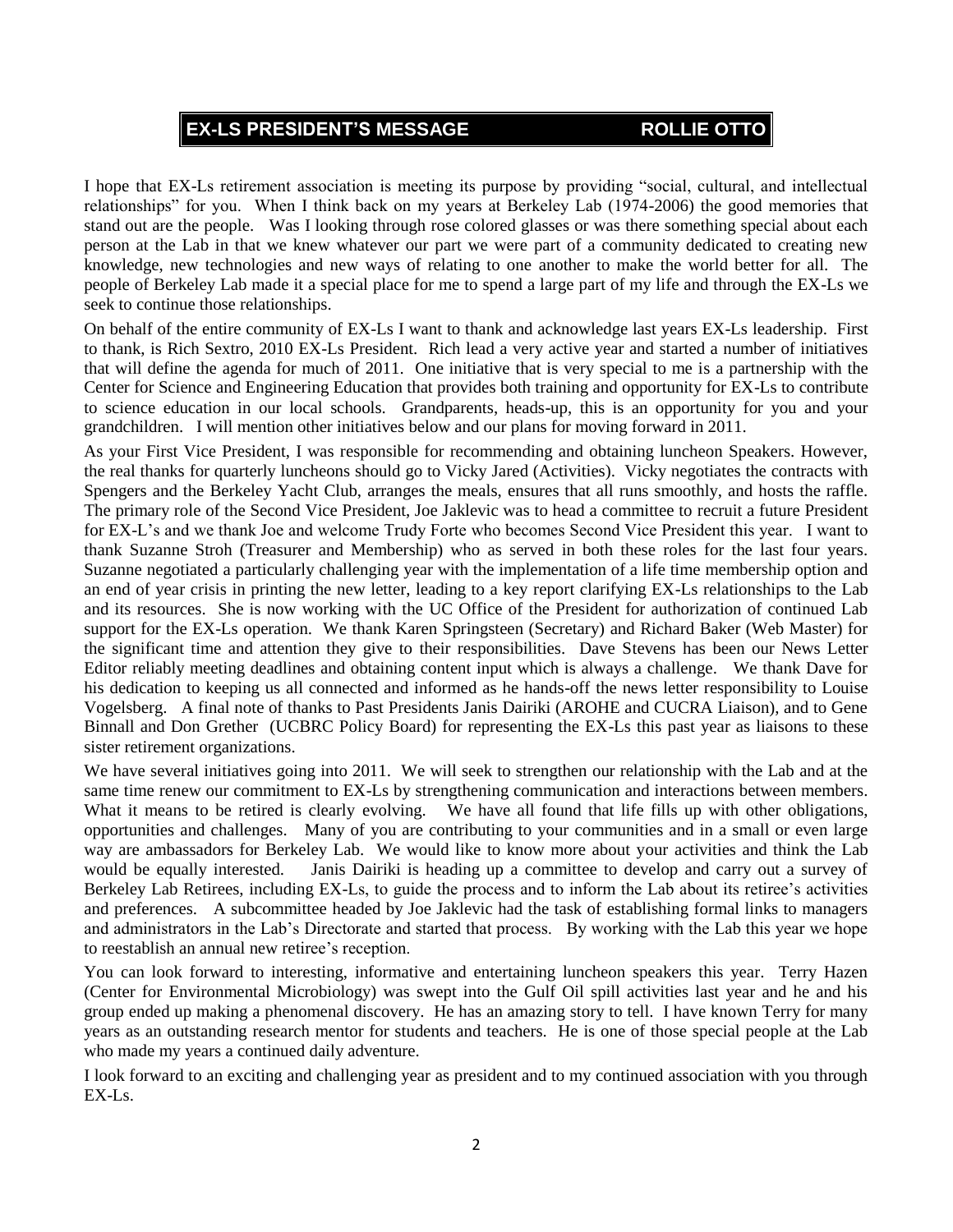# **EX-LS LUNCHEON FEBRUARY 17, 2011**

### **SPENGER'S FISH GROTTO, 1919 Fourth Street, Berkeley, CA 94710**

# **Pacific/Atlantic Rooms - Doors and Bar open at 11:30 am**

# **Lunch Served: 12:00 noon**

**Speaker:** Terry C. Hazen, Senior Scientist, Earth Sciences Division, Head, Ecology Department & DOE Distinguished Scientist.

**Bio-Sketch:** Terry Hazen is a Microbial Ecologist with LBNL where he heads both the Ecology Department and the Center for Environmental Biotechnology. In addition, he is a principal investigator with both the Joint BioEnergy Institute and the Energy Biosciences Institute.

**Topic:** A leading authority on environmental microbiology, especially as it relates to bioremediation, water quality and bioenergy, Dr. Hazen has studied numerous oil-spill sites. In the aftermath of the explosion of the Deepwater Horizon drilling rig in the Gulf of Mexico this past summer, Dr. Hazen led a team that was able to directly study the microbial activity within the oil plume. His report that the oil had been degraded to virtually undetectable levels within a few weeks after the damaged wellhead was finally sealed made headlines across the country.

**Spenger's Menu:** Choice of one of the following entrees:

- 1. Bay Shrimp Louis Salad with 1000 Island dressing Clam Chowder Soup
- 2. Pork Tenderloin with Bourbon Pepper Glaze Lunch Salad

# **Cost: \$25 per person (prepaid)**

**Reservations:** Please make checks payable to Ex-Ls. Send to:

Vicky Jared 4849 John Muir Road Martinez, CA 94553

For regular mail, the reservations slip is on last page

Please call or email Vicky (925) 228-2145 - [jaredrv01@aol.com](mailto:jaredrv01@aol.com) if you want to sign up or have questions.

# **Vicky Jared must receive reservations by Monday, February 14**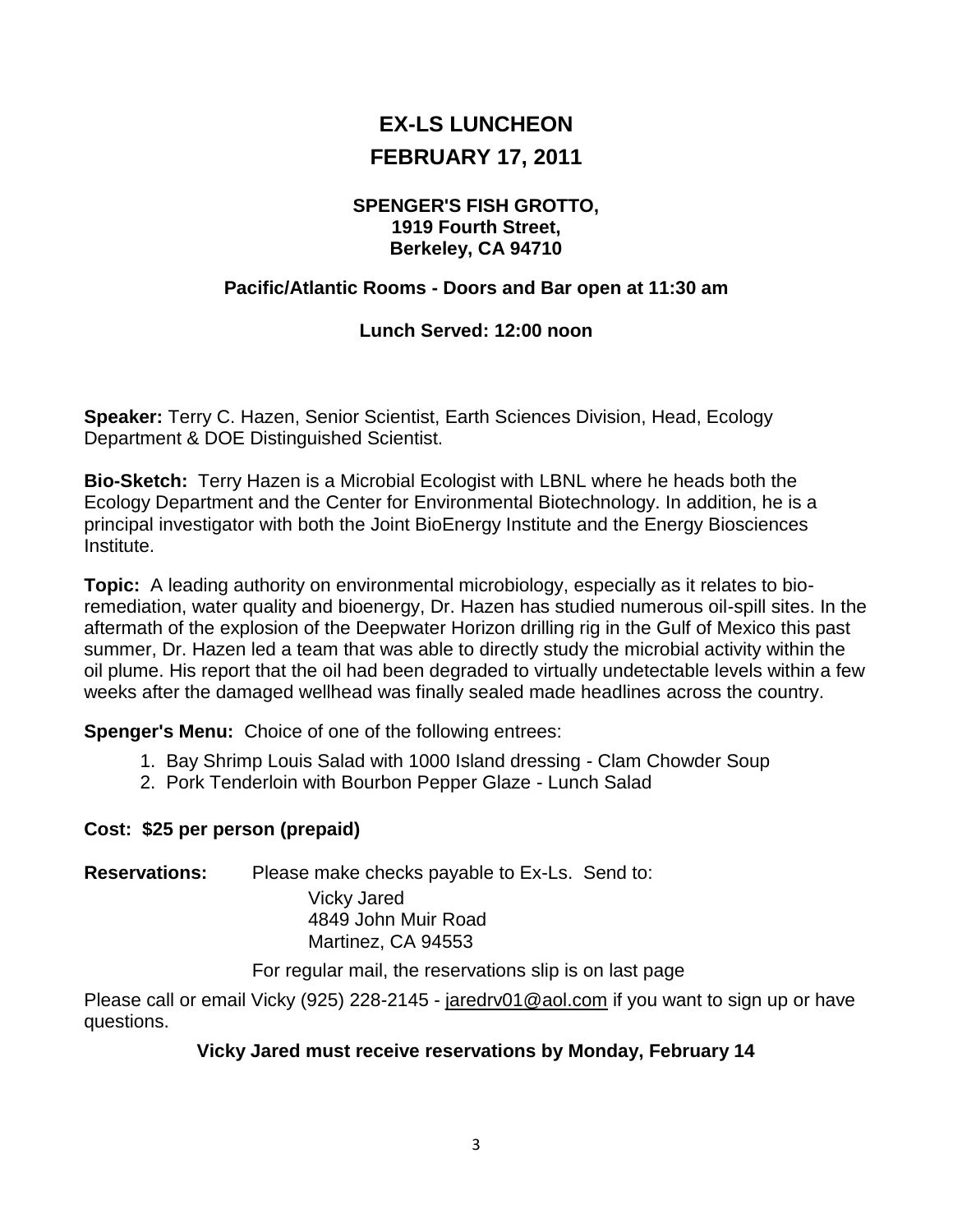# EX-Ls' Policy on Creation and Use of an E-mail List July 7, 2010 [Approved at EX-Ls Board Meeting of July 8, 2010; amended January 31, 2011]

### **Policy**

The EX-Ls Board of Directors authorizes the creation of an e-mail distribution list to be used for communication with the membership as directed by the Board. The list will be created and maintained by the EX-Ls Webmaster or, alternatively, by a List Master appointed by the Board.

Members' e-mail addresses are compiled as part of the membership or membership renewal forms distributed and collected by the membership coordinator. These email addresses will be shared with the webmaster/list master, as will any revisions or corrections to the email addresses obtained by the membership coordinator. The membership forms will provide members the following options regarding the use of the email address (yes or no to each option): 1) receive email correspondence from the UCBRC and 2) list the email address as part of the member listing in the EX-Ls annual directory. Any corrections to the email address or to the use options may be communicated to the membership coordinator or to the webmaster/list master.

The email list may be used only by the webmaster/list master, and may not be shared with, given to or accessed by anyone for any purpose unless expressly authorized by the Board of Directors. Use of the list for communicating EX-Ls information or business requires the explicit approval of the President of the EX-Ls, or his/her designee. Use of the email list for communications from other organizations or for other purposes requires explicit authorization from the Board of Directors. Authorized use of the email list means that material to be communicated to the membership is provided to the webmaster/list master for distribution.



Robert Belshe Ike Turiel

**Member with No Current Address:**

Does anyone know the address of Tom Elioff?

| 2011 OFFICERS         |                    |                                           |                   |  |  |
|-----------------------|--------------------|-------------------------------------------|-------------------|--|--|
| President:            | Rollie Otto        | Treasurer/Membership Coord: Suzanne Stroh |                   |  |  |
| $1st$ Vice President: | Joe Jaklevic       | <b>Activities Coord:</b>                  | Vicky Jared       |  |  |
| $2nd$ Vice President: | <b>Trudy Forte</b> | N/L Editor:                               | Louise Vogelsberg |  |  |
| Secretary:            | Karen Springsteen  | Webmaster:                                | Dick Baker        |  |  |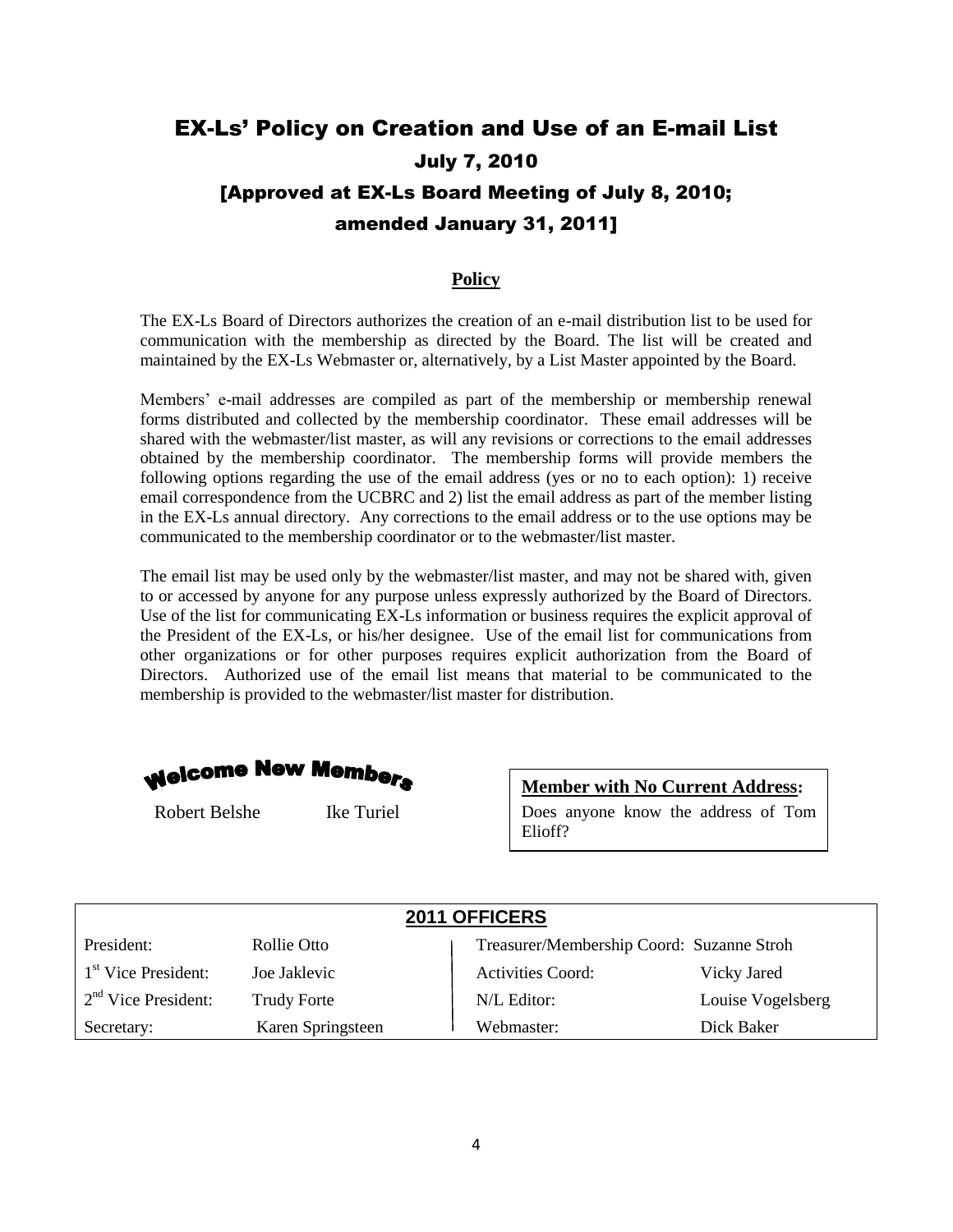### **IDIOSYNCRATIC PERSONAL COLLECTIONS Dave Stevens**

A preview glance at Don's note about the di Rosa Preserve brings to mind several personal collections – including the di Rosa – that I have managed to visit. I think what most distinguishes these collections from those created for large public institutions is that the collectors – unlike museum curators, who generally try to stick to professional curatorial criteria – are free to include whatever it is that they like and for no other reason than that they like it.

The most well known in this country is probably the Barnes Foundation (in common with Shoji Hamada, of whom more later, Dr. Barnes stipulated that his collection not be called a "museum") in greater Philadelphia, perhaps the home of more Renoirs than any other single venue. (A snippet of its history was fictionalized in "The Permanent Collection", a play presented at the Aurora Theatre a few years ago.) Barnes had very specific ideas about how to display his collection, and it had little or nothing to do with traditional curatorial practice; he placed works in close proximity, not because they shared an artist, a time, or a "movement", but because he thought they complemented each other in some way (color or line or subject matter). That's the way I try to hang the pictures in my house, so I agree with him.

Henry Mercer had so much stuff that there are (at least) two collections of his in Bucks County, Pennsylvania: one in his former house and one in the Mercer Museum. The former, in an eclectic castle designed by Mercer and somewhat reminiscent of the Winchester House, is devoted to ceramics, primarily those of American Moravian provenance, but also includes many of historical significance. He began what is now the Mercer Museum as a collection of American artifacts and handicrafts that were being superseded by technological advances of one kind and another. He had to build another castle to hold it all, including an atrium large enough to *hang* a whaleboat, a stagecoach, and a Conestoga wagon.

More impressive even than Mercer's atrium, however, is Alex Jordan, Jr.'s House on the Rock, in Spring Green, Wisconsin, with its associated museum, that contains, under one roof, everything from a reproduction of a town street, circa 1910, to a host of self-playing musical instruments, ranging in size from a music box to a twenty-piece orchestra with strings and brass (still in working order; the day we went was the day after it had been featured on a local television show, so there were lots of people there to feed quarters into the slots to get the instruments to play), and what may be the world's largest carousel, unique in that it has no horses. (Lots of deer and unicorns and rabbits and lions and tigers and bears, oh my, but no horses.)

The last two I want to mention were brought to my attention by the Berkeley-Sakai Sister City Association. (Sakai is Berkeley's first sister city, and possibly the only one where the relationship was not politically inspired. Berkeley and Sakai have been sisters for more than 40 years.) Among the principal rewards of participating in a sister-city program are (a) the opportunity to host goodwill visitors from the sister city, and (b) the opportunity to visit the sister city and its surrounding countryside. This past summer, about 15 people from Sakai visited Berkeley, and one of our major group activities was a day trip to the di Rosa Preserve (notice how the word "museum" seems to be anathema to collectors). Don captured the flavor of the place very nicely, but neglected to mention a couple of things. One is a very nice small transparent gazebo that seems to have been built for the sole purpose of displaying some very nice stained glass. Another is that the large hall in the gallery building has a mansarded ceiling that allows the installation of additional paintings at a height that would be very hard to see if the walls were vertical. And, presumably *not* part of the exhibit, one of the trees near the house is a distressed conifer that has been so severely pruned in an effort to keep it alive that it looks more like a tree by Picasso or Braque than a real tree.

And, finally, Shoji Hamada's home and studio, in Mashiko, Japan, which we visited on a goodwill trip in 2003. Hamada shared Henry Mercer's passions for ceramics and folk art, and strongly urged his fellow artists to return to the old traditions. To support these efforts, he scoured the world for his "reference collection" of artifacts – not limited to pottery – only a small portion of which can be on display at any one time. (When we visited, there were Inuit, Panamanian, Chinese, and Indonesian items, as well as Japanese.) Judging from the prevalence of funerary urns, he seems to have been of a somewhat morbid turn of mind.

This is not to disparage the formal display of fine art, which can be immensely rewarding, but because we expect so much of the famous museum collections it can be hard for such an exhibition to live up to our expectations. We generally know little or nothing in advance about personal collections such as those sketched above, and our delight at the surprises offered – or our surprise at the delights offered – can make a visit to a personal collection a very memorable occasion.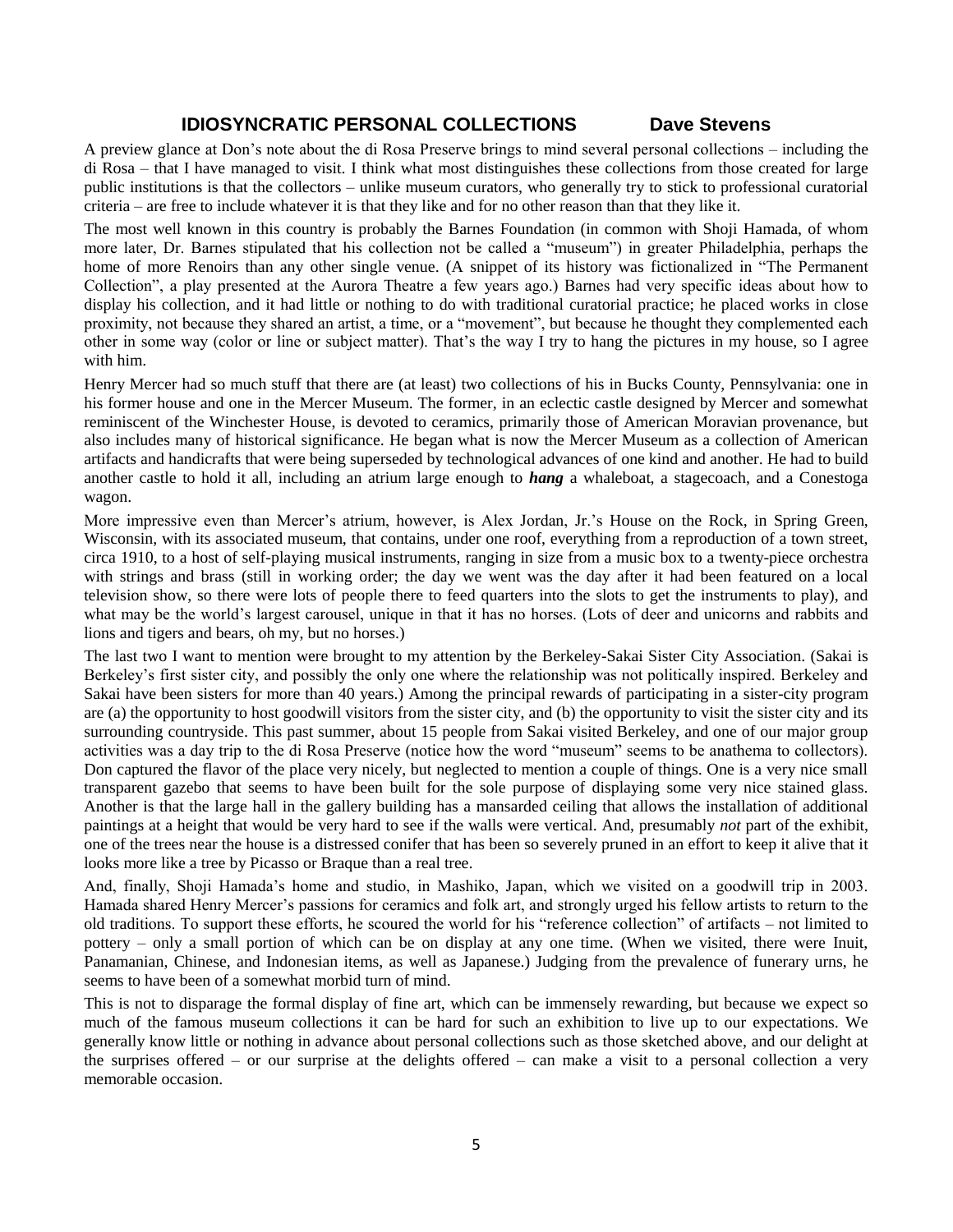# **Napa Valley's Hidden Gems Don Grether**

Within the last ten months or so my wife Becky and I have "discovered" two places to go in Napa Valley that we had never heard of before. While we have not conducted any kind of systematic survey, most people we have asked have never heard about them either.

#### Di Rosa Preserve (see photos on page7)

Rene di Rosa was a reporter for the SF Chronicle who inherited some money and bought about 500 acres of cattle ranch land in the Carneros region just off Highway 12. He went to UC Davis to learn how to grow grapes and hung out with artists, some of whom went on to a reasonable degree of fame in the modern art world, including Robert Arneson and William Wiley who are well represented at the Preserve. Rene converted about half of his land to vineyards. He didn't have his own winery but rather sold his grapes to wineries in the area, and did very well at it, using part of the profits to buy modern art. At some point he sold the vineyards to Seagrams and had even more money to buy art. About ten years ago he gave the land, the buildings, and his 2000 pieces of art to a public trust. He died just this past fall at age 91.

The Preserve has about 1000 pieces of art on display at any one time: at the Gate House, the main gallery, di Rosa's former residence, and all over the grounds. None of it is like the classic image of modern art as splotches of color on a large canvas. It is highly imaginative and some of it is downright funny. We took Becky's sister and her husband there and the latter, who doesn't like much of any art, was fascinated.

The Preserve can't afford guards so what they offer are docent-led tours. And the place is not open every day. So check it out at [http://www.dirosaart.org](http://www.dirosaart.org/) and, if interested, call them to be part of a tour. It's rather inexpensive. We were so impressed that we became members and went there four times in 2010, always with friends or relatives who we could get in for free. On one occasion Rene was there, but was very frail and in a wheelchair. One warning. Some of the photographs could be disturbing to young children.

#### Castello di Amorosa

Basically it's a rags to riches story for Dario Sattui who also owns the [V. Sattui Winery](http://napavalley.com/cgi-bin/new_mont_frame.cgi?return=www.napavalley.com/wineries/alphalistings.html&target=www.vsattui.com) in St. Helena, the profits from which he used to build a Italian-style medieval castle just off Highway 29 between St. Helena and Calistoga. One reason that the castle is not well known is that it can't be seen from the highway. Castello di Amorosa is also a winery but its wines are not well known, as they are not available in stores or restaurants but rather only at the castle or for members of a wine club.

We went on a very cold day (for the Bay Area). The castle is unheated, but especially below ground level was warmer than outside. Not only did Dario insist that the castle be constructed with the same materials and methods as medieval castles, but that the wines be made the same way. Although neither is really quite true. While composed of rocks and bricks, our tour guide said that the castle meet modern seismic and fire codes. Also, the grape de-stemmers, crushers, and fermentation tanks are very modern. The only link to a medieval winery that I could see was the labyrinth of underground tunnels that had oak barrels on both sides for aging the wine.

The castle includes an armory and a torture chamber. They really knew how to torture people back then, far more gruesome than anything used today. I think. Or at least I hope so. Similar to di Rosa one goes on a tour, but includes a wine tasting. Reservations are probably not needed during the off-season, but definitely are during the tourist season. Check out [http://www.castellodiamorosa.com.](http://www.castellodiamorosa.com/)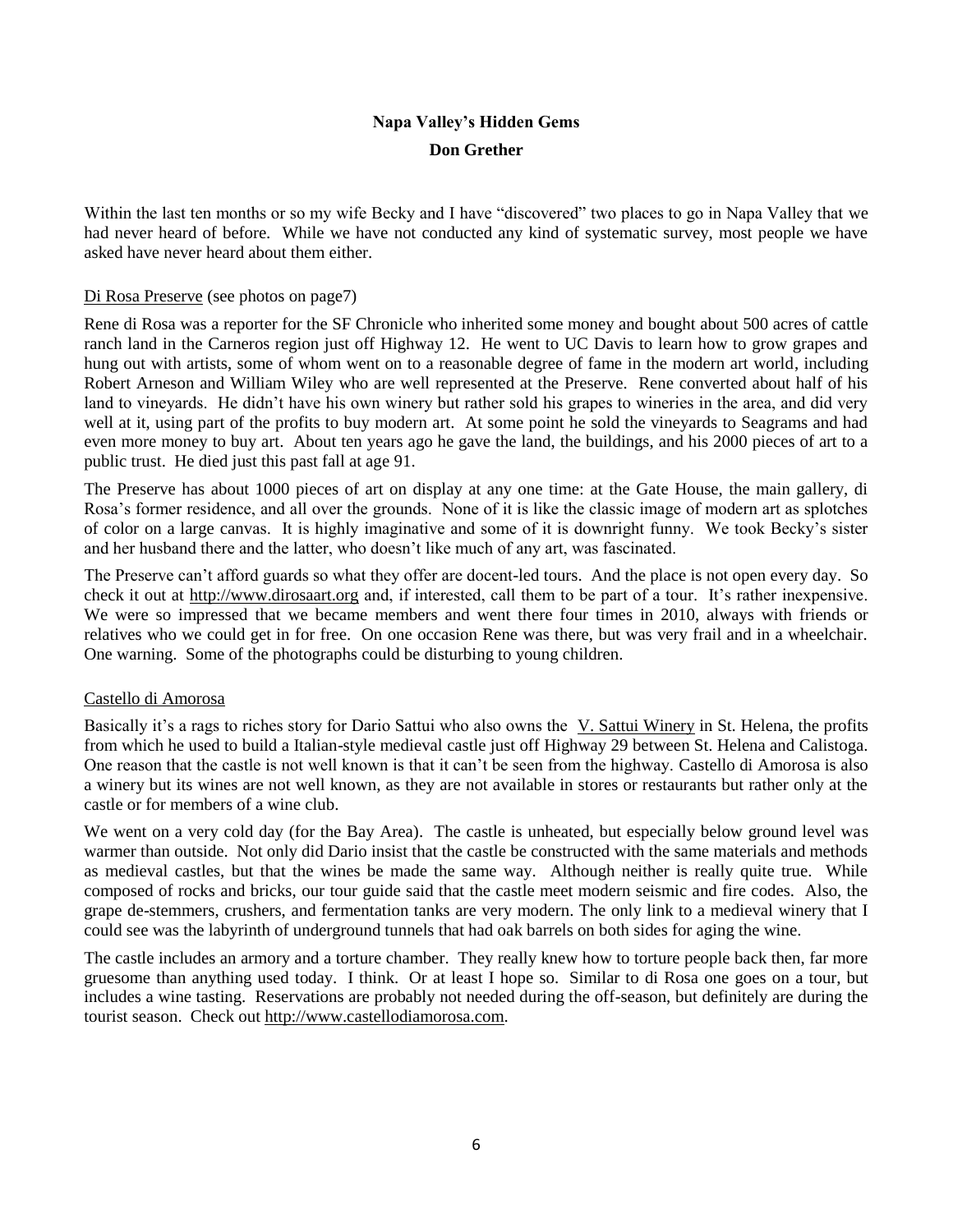# **DI ROSA PHOTOGRAPHS**